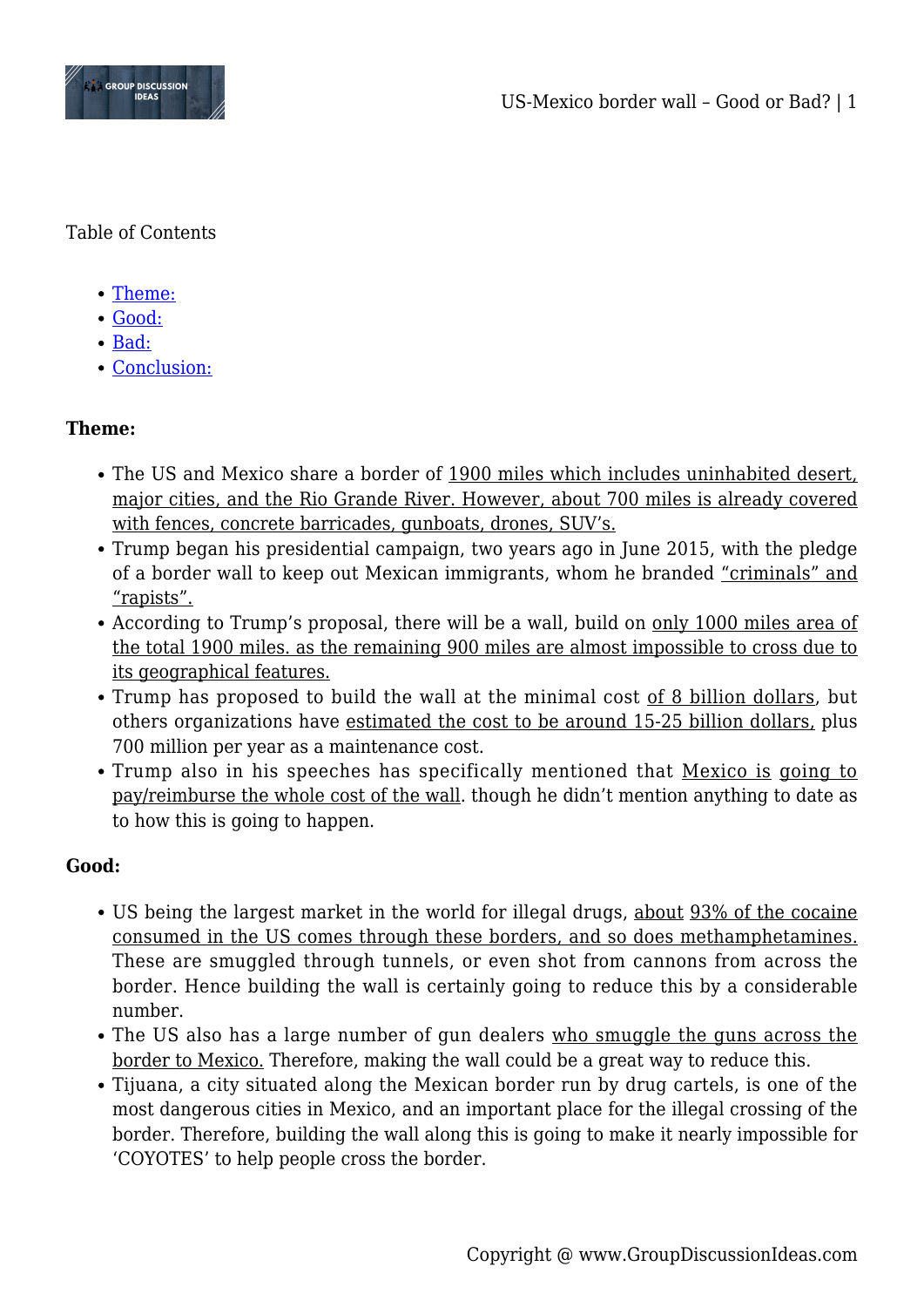

- The wall could easily become a tourist attraction as it is going to be 35 ft tall and 1000 miles long which is even higher than the Great Wall of China which is only 26 ft tall.
- Trump has also proposed putting up solar panels on the whole wall which could turn out to be a good source of energy for the country.

# **Bad:**

- According to the reports, illegal crossing of the borders has actually decreased from the year 2014 to 2015 which renders no use in building the wall.
- The budget that Trump estimated of 8 billion dollars is contrary to the estimates of the building experts, i.e. somewhere between 16-20 billion dollars.
- The US already has one of the strongest border security agency in the world, which is equipped with guns, drones, towers, ground sensors, helicopters, gunboats and dogs and the US also doubled the number of border agents in the last decade. All these expenses are already way too much and now making the wall doesn't seem to be a good idea.
- US treaties with Mexico won't let them build anything on the Rio Grande River and the areas around it. Furthermore, most of the areas along the border in Texas are privately owned which leaves a large part of the border uncovered. So, building the wall is not going to bring any change.
- According to some analysts, a majority of illegal immigrants in the US have entered through Air, i.e. they came with the visa and never left; some of them have even been living there for more than 10 years. Therefore, the US needs to make sure these illegal immigrants return, rather than building the billion-dollar wall.
- Building the wall is going to help the Mexican Economy rather than USA Economy, as the largest construction company and the largest cement producer in both north and south America is a Mexican company that is going to earn huge profits from the wall.
- There is a fairly good chance that the wall is never going to make it up. Projects like these take a large amount of time to complete and if in the next Presidential elections, any other person gets elected, there will be more chances of him/her stopping the construction of the wall.

## **Conclusion:**

Building the US-Mexico border wall seems to be a bad investment, considering the consequences. Instead of rushing through the decision, it's much better to take the opinion of citizens before implementing it.